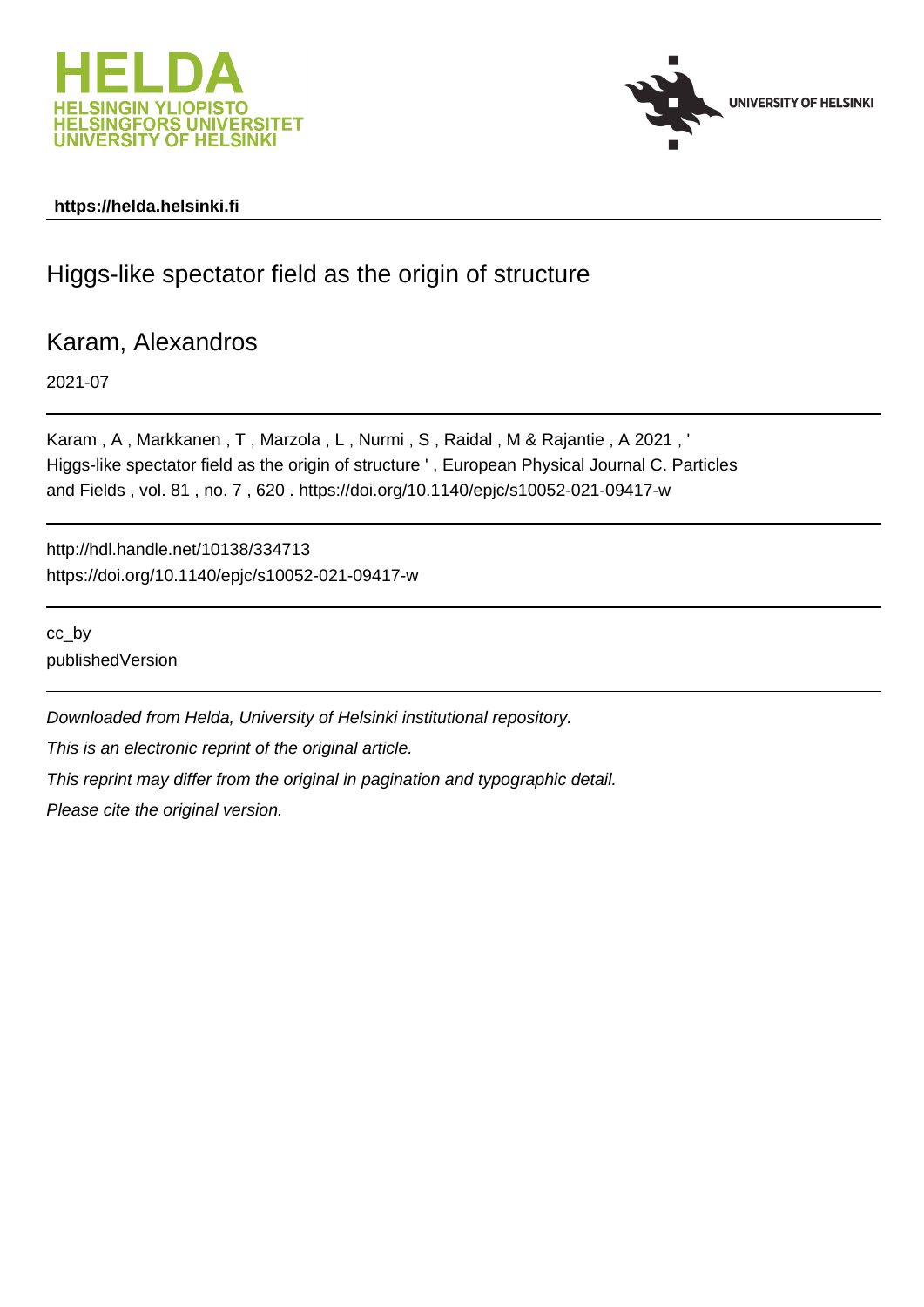#### Letter



### **Higgs-like spectator field as the origin of structure**

**Alexandros Karam**1,a **[,](http://orcid.org/0000-0002-0582-8996) Tommi Markkanen**1,2,b**, Luca Marzola**1,c**, Sami Nurmi**2,3,d**, Martti Raidal**1,e**, Arttu Rajantie**4,f

<sup>1</sup> Laboratory of High Energy and Computational Physics, National Institute of Chemical Physics and Biophysics, Rävala pst. 10, 10143 Tallinn, Estonia

<sup>2</sup> Helsinki Institute of Physics, University of Helsinki, P.O. Box 64, 00014 Helsinki, Finland

<sup>3</sup> Department of Physics, University of Jyväskylä, P.O. Box 35, 40014 Jyväskylä, Finland

<sup>4</sup> Department of Physics, Imperial College London, London SW7 2AZ, UK

Received: 18 March 2021 / Accepted: 4 July 2021 / Published online: 15 July 2021 © The Author(s) 2021

**Abstract** We show that the observed primordial perturbations can be entirely sourced by a light spectator scalar field with a quartic potential, akin to the Higgs boson, provided that the field is sufficiently displaced from vacuum during inflation. The framework relies on the indirect modulation of reheating, which is implemented without any direct coupling between the spectator field and the inflaton and does not require non-renormalisable interactions. The scenario gives rise to local non-Gaussianity with  $f_{NL} \simeq 5$  as the typical signal. As an example model where the indirect modulation mechanism is realised for the Higgs boson, we study the Standard Model extended with right-handed neutrinos. For the Standard Model running we find, however, that the scenario analysed does not seem to produce the observed perturbation.

#### **Introduction**

The cosmological perturbations observed in the Cosmic Microwave Background (CMB) are most commonly interpreted as a product of the inflaton field quantum fluctuations, which are stretched to macroscopic scales during the inflationary expansion in the early Universe.

Alternatively, the observed perturbation could be sourced by fluctuations of spectator fields which have no dynamical effect during inflation but affect the dynamics later on. Wellknown examples include the curvaton model [1–5] and the

<sup>e</sup> e-mail: [martti.raidal@cern.ch](mailto:martti.raidal@cern.ch)

modulated reheating scenario  $[6,7]$ . In the latter, the inflaton field decay width is modulated by spectator field fluctuations which sources the curvature perturbation and typically gives rise to significant non-Gaussianities [8,9]. Modulated reheating has been extensively studied in the past, most usually in setups which rely on the direct coupling of the inflaton field to light spectator scalars – for instance, the Higgs boson. We refer the reader to Ref. [8] for the general formalism of modulated reheating, and to Refs. [9–12,12–17] for models with a specific focus on the Higgs field. Further related work can be found in Refs. [18–22]. Spectator field fluctuations can also indirectly modulate the reheating, by introducing spatial dependence in the inflaton decay width through kinematic blocking and thereby source the primordial perturbation [11– 13,15,16,23]. In our previous work [23], we analysed the consequences of the Standard Model (SM) Higgs field in this framework, assuming that prior to the reheating process the field was in the vacuum state determined by the equilibrium configuration on a de Sitter background [24,25]. Although the Higgs boson does give rise to a significant scalar perturbation spectrum, such equilibrium state generically leads to power spectra characterised by a blue tilt [26,27], incompatible with the observed red-tilted CMB spectrum. In spite of that, quite naturally, spectator fields not in their vacuum state can generate the observed spectrum. Both in the modulated reheating and curvaton models, primordial perturbations with a red-tilted spectrum can be generated by spectator fields that possess non-vanishing mean values and slowly roll towards their respective vacuum states. In the curvaton setup, a crucial requirement is that after the end of inflation the spectator energy density needs to grow comparable to the dominant energy component in order for the mechanism to source significant perturbations. In the case of the Higgs boson, or of any spectator field with a quartic potential, this is problematic because the energy density of the field never dilutes slower

<sup>a</sup> e-mail: [alexandros.karam@kbfi.ee](mailto:alexandros.karam@kbfi.ee) (corresponding author)

<sup>b</sup> e-mail: [tommi.markkanen@kbfi.ee](mailto:tommi.markkanen@kbfi.ee)

<sup>c</sup> e-mail: [luca.marzola@cern.ch](mailto:luca.marzola@cern.ch)

 $d$  e-mail: [sami.t.nurmi@jyu.fi](mailto:sami.t.nurmi@jyu.fi)

<sup>f</sup> e-mail: [a.rajantie@imperial.ac.uk](mailto:a.rajantie@imperial.ac.uk)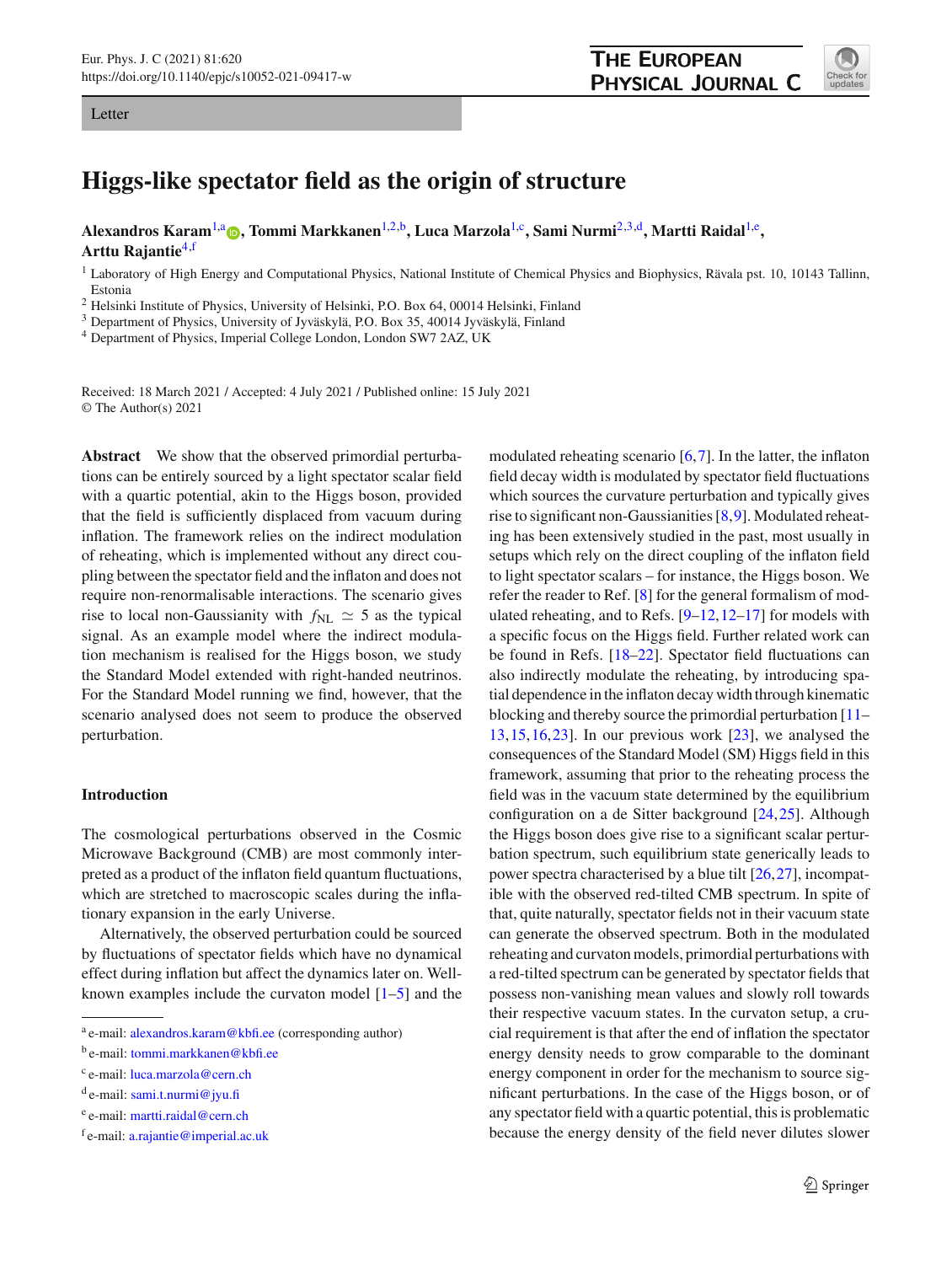than the dominant radiation component during the Hot Big Bang epoch [13,28]. On the other hand, in the modulated reheating scenario, such constraint can be avoided as the efficiency of the mechanism does not necessarily depend on the spectator energy density.

In this work we study a modulated reheating mechanism that allows a Higgs-like spectator field  $h$  – that is, driven by a quartic potential – to source the observed primordial perturbation spectrum despite having a subdominant energy density throughout the cosmic evolution. The setup is similar to that of Ref. [26], but in this work we concentrate on the limit of large spectator field values which allows to generate the observed red spectral tilt. We discuss how the mechanism could be implemented in extensions of the SM, with the purpose of identifying the spectator field with the Higgs boson. The main conclusion of our work is that a set-up with a quartic spectator with no coupling to the inflaton and without non-renormalizable operators can solely generate a curvature perturbation that is consistent with current observational bounds.

#### **The model**

Following Ref. [23], we consider a Lagrangian given by

$$
\mathcal{L} = \frac{1}{2}(\partial \phi)^2 - \frac{1}{2}m_{\phi}^2 \phi^2 - \frac{\lambda_{\phi}}{4} \phi^4 + \frac{1}{2}(\partial h)^2 - \frac{\lambda_h}{4} h^4
$$
  
+  $i \bar{\Psi} \partial / \Psi - y_{\phi} \bar{\Psi} \Psi \phi - y_h \bar{\Psi} \Psi h + \text{H.c.} ,$  (1)

where *h* is the spectator scalar field, the scalar singlet  $\phi$  is the inflaton and  $\Psi$  is a Dirac fermion. The form of the inflaton potential considered in Eq.  $(1)$  is not a prerequisite of our setup and is only used to provide a simple and concrete template.

It is crucial to our purposes that the decay rate of the inflaton is subject to the indirect modulation from a spectator field,

$$
\Gamma(h) = \frac{y_{\phi}^2 m_{\phi}}{8\pi} \left[ 1 - \frac{(2y_h h)^2}{m_{\phi}^2} \right]^{3/2},
$$
\n(2)

such that the decay channel is blocked by kinematics when the spectator field has the value

$$
h \geqslant \frac{m_{\phi}}{2y_h} \equiv h_{\text{kin}} \,. \tag{3}
$$

Since the Lagrangian also allows for decay of the spectator field, for simplicity we restrict here to parameters such that the effective mass of the spectator field,  $\sqrt{3\lambda}h$ , is much smaller than that of the fermion,  $y_h h$ , and thus the process can be safely ignored. It is worth pointing out that if we identify *h* with the SM Higgs boson, the remaining couplings to SM fields, such as gauge bosons, can be safely neglected as they do not lead to any significant depletion of the Higgs field value over time scales relevant for the modulation effect, corresponding to  $\mathcal{O}(1)$  Higgs oscillations after the inflationary expansion [29]. Note also that while the tree-level action (1) does not directly couple the inflaton to the Higgs boson, such a coupling is generated by fermions at the loop level. However, because of the small values of the Yukawa coupling *yh* that we are considering in this work, we neglect these radiative effects.

Denoting by *h*<sup>∗</sup> the field value at the horizon crossing of a mode  $k_* = a_* H_*$  during inflation, we now focus on the case  $h_*$  >  $h_{\text{kin}}$ , indicating that the inflaton decay is kinematically blocked by the spectator field via the indirect modulation mechanism. We assume the *h*-field to be light if compared to the inflation scale, hence it fluctuates *locally* around its VEV and the kinematic blocking of the inflaton decay is thus lifted at different times in different locations in the Universe. This implements the modulated reheating mechanism [7] in our scheme and allows for the production of significant curvature perturbations [8,13,23]. Specifically, we require that the spectator field effective mass satisfies  $V''(h_*)/(3H_*^2) < 0.01$ , which for our model translates to  $\lambda_h h_*^2 < 0.01 H_*^2$ . For  $h_* < M_P$ , the condition implies  $\Omega_{h*} \lesssim 10^{-3}$ , so the spectator field energy density is necessarily subdominant with respect to the inflaton contribution.

As for the spectrum, at the equilibrium, spectator field fluctuations in a de Sitter background result only in a blue tilted spectra  $[26,27]$  ( $n_s > 1$ ) and therefore cannot source the observed primordial perturbation. The situation is different for field configurations far from equilibrium, *i.e.*, in the mean field limit  $h_* > \sqrt{\langle h^2 \rangle}_{\text{eq}}$ , when fluctuations around the mean field value *h*<sup>∗</sup> yield either red or blue tilts. In the setup specified by Eq. (1), the out-of-equilibrium configuration  $h_* > \sqrt{\langle h^2 \rangle}_{\text{eq}}$  corresponds to an atypical field configuration, or initial condition, which we suppose to be accidentally realised in our observable patch. This is similar to what is often assumed in the context of the curvaton scenario, for example see [1]. Alternatively, one might think of modifying the spectator field potential such that the initial condition could be dynamically realised. Further study of this question is however beyond the scope of this work. Here we simply assume the mean field limit  $h_* > \sqrt{\langle h^2 \rangle}_{\text{eq}}$  due to the phenomenological reason that it is required to get the observed spectral tilt. Using the de Sitter equilibrium result  $\sqrt{\langle h^2 \rangle}_{\text{eq}} \simeq 0.36 H_* / \lambda_h^{1/4}$  [25], the validity of the mean field limit requires  $h_* > 0.36 H_*/\lambda_h^{1/4}$ . Combining this with the mass bound  $\lambda_h h_*^2 < 0.01 H_*^2$ , our constraints are specified by

$$
\frac{0.36}{\lambda_h^{1/4}} < \frac{h_*}{H_*} < \frac{0.1}{\lambda_h^{1/2}}\,,\tag{4}
$$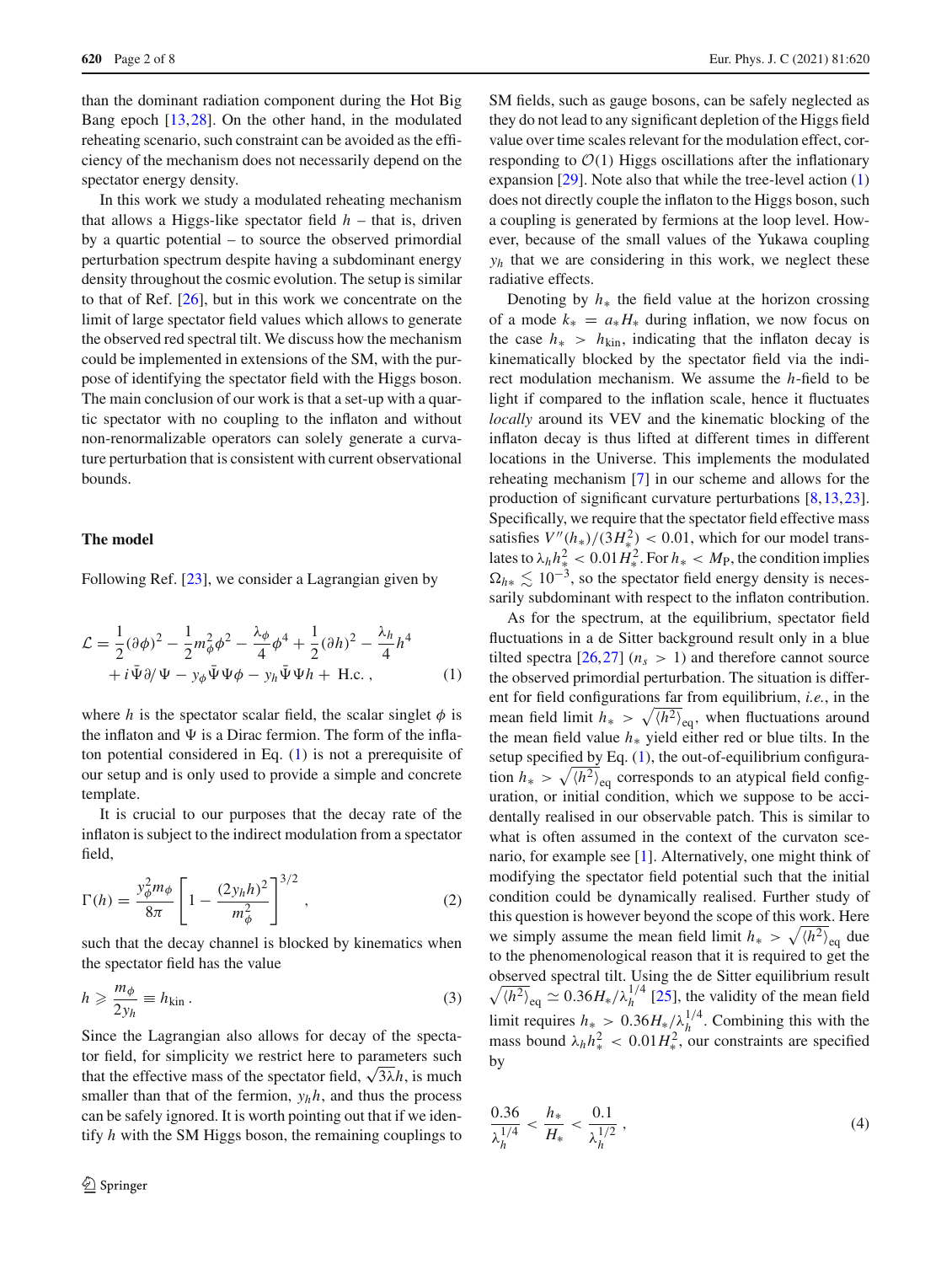which further implies the bound  $\lambda_h < 0.006$ .

#### **Analytical estimates**

Simple analytical estimates of the spectrum and non-Gaussianity of curvature perturbations produced by the indirect modulation mechanism can be obtained in the limit where the inflaton decays rapidly after the kinematic blocking is lifted. This occurs when  $h(t_{\text{kin}}) = h_{\text{kin}}$  for the first time in the evolution of the spectator field value. In the discussion, we neglect the slow evolution of *h* during the inflationary expansion and approximate its value at the end of this process by  $h_{end} \simeq h_{*}$ . The spectator field starts to oscillate when  $H_{\text{osc}} \approx \sqrt{3\lambda_h} h_*$ , and the field behaviour prior to the first zero crossing can be approximated quite accurately by [23]

$$
h \approx h_* \left( 1 - \frac{3}{2} e^{-\frac{27}{4} \frac{H}{\sqrt{3\lambda_h} h_*}} \right), \tag{5}
$$

where  $H \propto a^{-3/2}$  for a Universe dominated by inflaton oscillations in a quadratic potential.

In order to ensure the prompt decay of the inflaton field during the first available window allowed by kinematics, we impose that  $\rho_{\phi}/\rho_{\text{tot}}$  falls below 10<sup>-5</sup> as  $|h| < h_{\text{kin}}$  during the first half of the first *h* oscillation – i.e. the first period when *h* moves from  $h_{\text{kin}}$  through zero to  $-h_{\text{kin}}$ . For  $\rho_{\phi}/\rho_{\text{tot}} < 10^{-5}$ , the inflaton contribution to the number of *e*-folds from later times,  $O(\rho_{\phi}/\rho_{\text{tot}}) \int H dt$ , can be neglected when studying perturbations of order  $\Delta N \sim 10^{-5}$ . As a first approximation, we can then approximate that the Universe changes from matter to radiation domination at  $t = t_{\text{kin}}$ , and from Eq. (5) it follows that

$$
H_{\rm kin}(h_*) = \frac{4}{27} \sqrt{3\lambda_h} h_* \ln \left( \frac{3h_*}{2(h_* - h_{\rm kin})} \right). \tag{6}
$$

By using  $\rho_{\phi} \propto \exp(-\int \Gamma dt)$ , and estimating the integral over the first window allowed by kinematics as  $\int \Gamma dt \sim$  $2\Gamma_0 \int_{t_0}^{t_k} dt$ , where  $t_0$  and  $t_k$  are determined by solving Eq. (5) for  $h(t_k) = h_{\text{kin}}$  and  $h(t_0) = 0$ , the fast decay condition  $-\int \Gamma dt > \ln 10^{-5}$  translates into the bound

$$
h_* \lesssim 0.21 m_\phi y_\phi y_h^{-1/2} \lambda_h^{-1/4} \ . \tag{7}
$$

Here we have also assumed the limit  $h_{\text{kin}} \ll h_*$ . The numerical analysis presented below indeed confirms that this inequality well determines the regime where our analytical approximations are fully applicable.

The curvature perturbation in Fourier space can be computed in terms of the  $\delta N$  expression [30] as

$$
\zeta(\mathbf{k}_{*}) = N' \delta h_{*}(\mathbf{k}_{*}) + \frac{1}{2} N'' \delta h_{*}(\mathbf{k}_{*})^{2} + \cdots,
$$
 (8)

where *N* is the number of *e*-folds from the horizon crossing  $k_* = a_* H_*$  to a final constant energy surface after the inflaton decay, a prime denotes differentiation with respect to the field value  $h_*$  at horizon crossing, and  $\delta h_*^n$  are convolutions. Throughout this work we concentrate on the limit where the inflaton contribution to the curvature is negligible,  $\zeta_{\phi} \approx (1/\sqrt{2\epsilon_*})H_*/(2\pi M_{\rm P}) \ll 10^{-5}$ , and therefore omit it in all expressions.

When the condition in Eq. (7) is satisfied, we can well approximate the evolution of the Universe using a sudden transition from matter to radiation domination at  $t_{\text{kin}}$ , which yields [23] *N'* ≈  $-(1/6)H'_{kin}/H_{kin}$ , with *H*<sub>kin</sub> given by Eq. (6). Substituting this into Eq. (8), the power spectrum of curvature perturbation becomes

$$
\mathcal{P}_{\zeta}(k_{*}) = \frac{H'_{\text{kin}}^{2}}{36H_{\text{kin}}^{2}} \left(\frac{H_{*}}{2\pi}\right)^{2} \approx \frac{1}{36h_{*}^{2}} \left(\frac{H_{*}}{2\pi}\right)^{2} + \mathcal{O}\left(\frac{h_{\text{kin}}}{h_{*}}\right)^{2},\tag{9}
$$

where in the last step we expanded Eq. (6) in the limit  $h_* \gg$  $h_{\text{kin}}$ . The spectral index is given by [31]

$$
n_s - 1 = -2\epsilon_* + 2\frac{\lambda_h h_*^2}{H_*^2},\tag{10}
$$

where  $\epsilon = -\dot{H}/H^2$  is computed at the horizon crossing.

Comparing our result with the observations,  $\mathcal{P}_{\zeta}(k_*)$  =  $(2.100 \pm 0.030) \times 10^{-9}$  and  $n_s(k_*) = 0.965 \pm 0.004$  at the pivot scale  $k_* = 0.05 \text{ Mpc}^{-1}$  [32], we find that the analytical estimates agree with the measurements for  $h_*/H_* \simeq 580$ and  $\epsilon_* \simeq 0.018$  (assuming  $\lambda_h \lesssim 10^{-8}$  so that the positive contribution from the second term in Eq.  $(10)$  is negligible). For  $h_* \simeq 580H_*$ , the assumed mean field condition (4) implies  $\lambda_h \geq 1.5 \times 10^{-13}$ . Note also that the derivation of the estimate (9) assumes the fast decay condition in Eq. (7), which constrains from above the range of  $\lambda_h$  values for which the analytical estimate can be used. For instance, taking  $y_{\phi} = 1$ ,  $y_h = 10^{-3}$ ,  $m_{\phi}/H_* = 0.1$  and setting  $h_* = 580H_*$ , Eq. (7) yields  $\lambda_h \lesssim 1.7 \times 10^{-12}$  and, for this particular example, cases with larger values of  $\lambda_h$  need to be studied numerically – see the "Results" further below.

The second order term in Eq.  $(8)$  contributes to the local bispectrum with a non-Gaussianity amplitude  $f_{NL}$  =  $(5/6)N''/(N'^2)$  given by

$$
f_{\rm NL} = 5 \left( 1 - \frac{H_{\rm kin}^{\prime\prime} H_{\rm kin}}{H_{\rm kin}^{\prime 2}} \right) \approx 5 + \mathcal{O}\left(\frac{h_{\rm kin}}{h_*}\right)^2 ,\qquad (11)
$$

where, in the last step, we have again expanded Eq. (6) in the limit  $h_* \gg h_{\text{kin}}$ . The prediction  $f_{\text{NL}} \sim 5$  is a characteristic signal of our mechanism in the limit of fast decay (i.e. when Eq. (7) holds), and when  $h_* \gg h_{\text{kin}}$  so that  $\mathcal{O}(h_{\text{kin}}/h_*)$  terms in Eq. (6) can be neglected. This analytical result is confirmed by the numerical analysis presented below. We remark that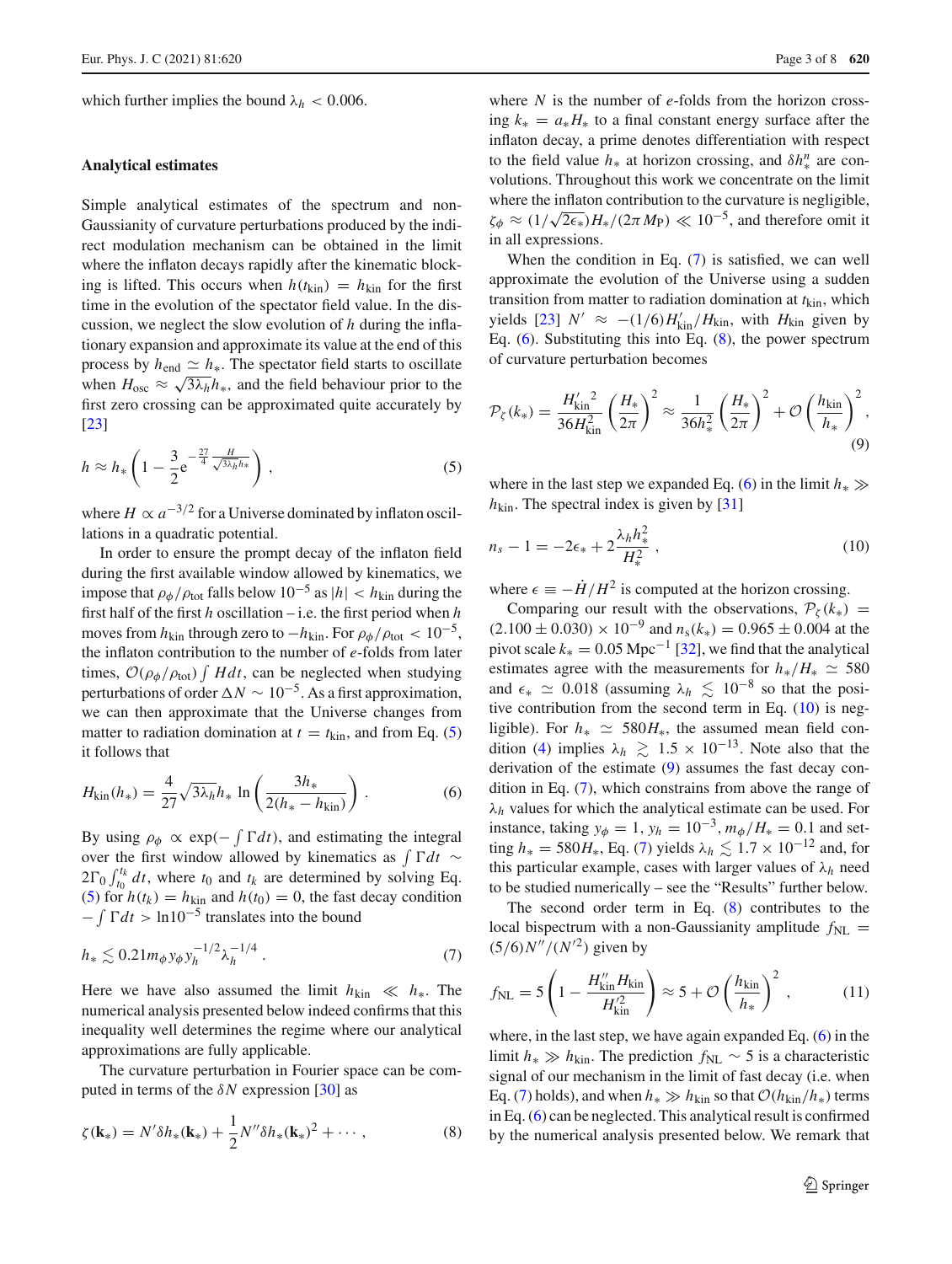this level of non-Gaussianity is still compatible with the current bound  $f_{\text{NL}}^{\text{local}} = -0.9 \pm 5.1$  [33] at the 1 $\sigma$  confidence level. Importantly, the next generation surveys will reach the sensitivity required to either detect the signal or rule out the mechanism as the source of the primordial perturbation in the aforementioned limits. In particular, upcoming large-scale structure probes such as DESI and Euclid are expected to constrain the primordial non-Gaussianity with uncertainties of  $O(1)$  [34–36].

#### **Numerical results**

The analytical approximations we proposed apply to a regime where the inflaton decays efficiently in the kinematically allowed window prior to the first zero crossing of the spectator field value. To go beyond this limit, we numerically solve the following system of equations

$$
\dot{\rho}_{\phi} + 3H\rho_{\phi} = -\Gamma(h)\rho_{\phi},
$$
\n
$$
\ddot{h} + 3H\dot{h} + \lambda_h h^3 = 0,
$$
\n
$$
\dot{\rho}_{r} + 4H\rho_{r} = \Gamma(h)\rho_{\phi},
$$
\n
$$
3M_{\rm P}^2 H^2 = \rho_{\phi} + \rho_{r} + \frac{1}{2}\dot{h}^2 + \frac{\lambda_h}{4}h^4,
$$
\n(12)

where  $\Gamma$  denotes the real part of Eq. (2). The initial conditions are determined by matching the solution of the system composed by Eq.  $(12)$  with the first line replaced by  $\phi + 3H\phi + V'(\phi) = 0$ , at a matching time chosen well after the end of inflation (so that  $\langle w_{\phi} \rangle = 0$ ) and well before  $t_{\text{kin}}$ , so that  $\Gamma = 0$ . The initial conditions for this second system of equations are set by the inflationary slow roll solution, together with  $h<sub>∗</sub> = 0$ ,  $\rho<sub>r∗</sub> = 0$  and the initial spectator field value *h*∗. Note that modelling the inflaton decay by inserting the diffusion term  $\Gamma \dot{\phi}$  in its equation of motion would not be justified as  $\dot{\phi}/\Gamma \gtrsim \phi$  when the decay takes place. We have checked that our results do not depend on the choice of the matching time within the given boundaries.

In our computation we set the inflaton parameters in Eq. (1) to  $m_{\phi}$  = 1.55 × 10<sup>9</sup> GeV,  $\lambda_{\phi}$  = 3.75 × 10<sup>-21</sup> and  $y_{\phi} = 1$ , which yields  $H_* \approx 1.6 \times 10^{10}$  GeV and  $\epsilon_* \approx 0.017...0.018$  at the horizon crossing of the pivot scale  $k_* = 0.05$  Mpc<sup>-1</sup>. The precise values vary depending on the reheating process controlled by the spectator field couplings. For this choice of inflaton parameters, the inflaton contribution to the curvature perturbation is negligible,  $\zeta_{\phi}^2 \sim 10^{-17}$ , and will therefore be omitted henceforth. Note also that our results are not limited to the precise form of the inflaton potential used in Eq. (1). Any other potential leading to same  $H_*$  and  $\epsilon_*,$  and reducing to a quadratic form at the end of inflation, would give essentially the same results for the curvature perturbation induced by the modulation mechanism.



**Fig. 1** The amplitude of the power spectrum sourced by the modulation mechanism computed at the pivot scale  $k_* = 0.05$  Mpc<sup>-1</sup>. Here  $H_*$ denotes the Hubble rate at the horizon exit of *k*∗. The horizontal line indicates the central value of the Planck data [32]. The circles mark the smallest field value which satisfies the mean-field condition assumed in our analysis

To compute the curvature perturbation, we construct a grid of initial values *h*<sup>∗</sup> (the results shown in the figures are computed using a grid of 100 points and a step size  $\Delta \chi_* = 0.78 H_*$ ). For each grid point we numerically evolve the system Eq. (12) up to a common final  $\rho$  chosen such that  $\rho_{\phi}/\rho$  < 10<sup>-10</sup> and determine the corresponding number of *e*-folds  $N(h_*)$ . From this data we numerically evaluate the first and second derivatives of  $N(h_*)$  with respect to the initial field value *h*∗, corresponding to the coefficients of the  $\delta h_*(k_*)$  powers in Eq. (8). For the spectator field perturbations at the horizon crossing  $\delta h_*(k_*)$  in Eq. (8), we use the linear perturbation theory result for the two point function amplitude,  $\mathcal{P}_{\delta h_*}(k_*) = (H_*/(2\pi))^2$ , and neglect any non-Gaussianity in  $\delta h_*(k_*)$ . The spectrum of the curvature perturbation and the non-Gaussianity parameter  $f_{NL}$  are then given by

$$
\mathcal{P}_{\zeta}(k_*) = N'(h_*)^2 \left(\frac{H_*}{2\pi}\right)^2 \tag{13}
$$

$$
f_{\rm NL}(k_*) = \frac{5}{6} \frac{N''(h_*)}{N'(h_*)^2} \,,\tag{14}
$$

and the spectral index by Eq.  $(10)$ . All these quantities are readily evaluated from the numerical data. The results for  $P_\zeta$ ,  $n_s$  and  $f_{NL}$  at the pivot scale  $k_* = 0.05$  Mpc<sup>-1</sup> are shown in Figs. 1, 2 and 3, respectively. We have checked that decreasing the final value of  $\rho$  does not affect the results, confirming thereby that the curvature perturbation has relaxed to a constant well within the time span of the numerical computation.

The starting points of the lines in Figs. 1, 2 and 3, marked by circles, correspond to the smallest field value for which the mean field condition in Eq. (4) holds for each value of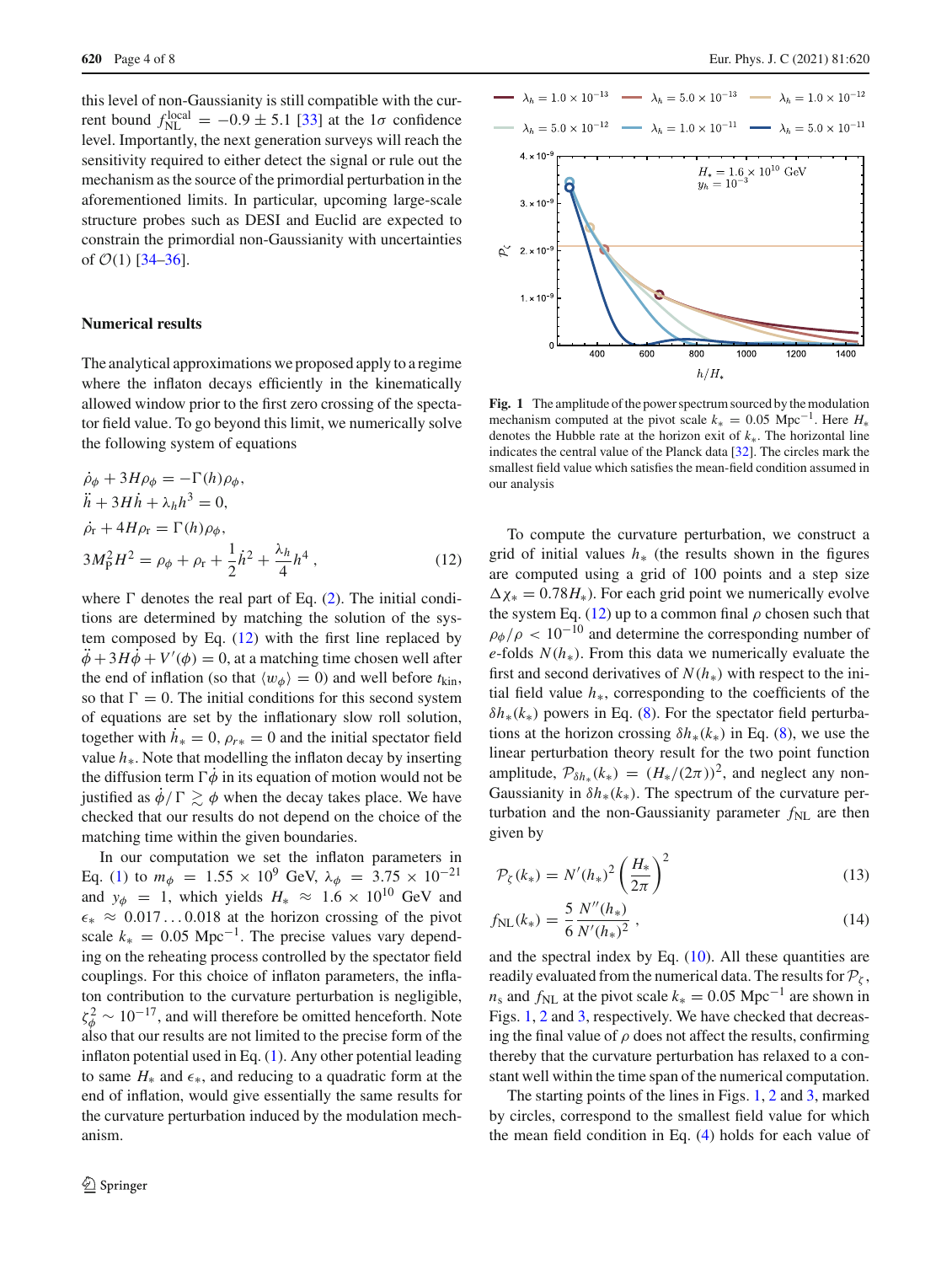

**Fig. 2** The spectral index at the pivot scale  $k_* = 0.05 \text{ Mpc}^{-1}$ . The horizontal line indicates the central value of the Planck data [32]



**Fig. 3** The local non-Gaussianity parameter  $f_{NL}$  at the pivot scale  $k_* =$ 0.05 Mpc−1. The green and orange horizontal dashed lines indicate the  $1\sigma$  and  $2\sigma$  confidence intervals of the Planck data [33], respectively

 $\lambda_h$ . The fast decay region, where the inflaton decay essentially completes during the first zero crossing of the spectator field, is approximately determined by the condition Eq. (7), which for the parameters chosen as in the figures reads  $h_*/H_* \lesssim 0.6\lambda_h^{-1/4}$ . Increasing  $\lambda_h$  makes the inflaton decay less efficient as  $\Gamma(0)/H_{\text{kin}} \propto (\sqrt{\lambda_h}/h_*)^{-1}$  and, correspondingly, the upper limit of the fast decay region decreases with larger values of  $\lambda_h$ . As expected, in the fast decay regime the numerical results agree relatively well with the analytical approximations in Eqs.  $(9)$ ,  $(10)$  and  $(11)$ . For the cases shown in Figs. 1 and 3, the analytical estimates for  $P_\zeta$  and  $f_{NL}$  (obtained by using the full form of Eq. (6) in Eqs. (9) and  $(11)$ ) respectively deviate less than 10% and 15% from the corresponding numerical results in the fast decay region  $h_*/H_* \lesssim 0.6 \lambda_h^{-1/4}.$ 



**Fig. 4** The dependence of  $P_\zeta$  on the Yukawa coupling  $y_h$ . The horizontal line indicates the central value of the Planck data [32]

For *h*<sup>∗</sup> values not in the fast decay region (7), i.e. for  $h_*/H_* \gtrsim 0.6\lambda_h^{-1/4}$  when parameters are chosen as in Figs. 1, 2 and 3, the decay is no longer completed during the first window allowed by kinematics and the analytical estimates cease to be applicable. For each value of λ*h* in Fig. 3, the end of the fast decay region  $h_*/H_* \sim 0.6\lambda_h^{-1/4}$  coincides with the regime where  $f_{NL}$  starts to grow towards large positive values. Increasing *h*<sup>∗</sup> further delays the inflaton decay successively to the second, third, or following zero crossing of the spectator field value, leading to a drastic amplification of the non-Gaussianity and increasingly complicated nonmonotonous forms for both  $P_{\zeta}(h_*)$  and  $f_{\text{NL}}(h_*)$ , as seen in Figs. 1 and 3, respectively. This appears to be a generic feature of the setup, indicating that configurations not in the fast decay regime (7) tend to generate unacceptably large non-Gaussianity, possibly apart from tuned configurations around points where  $f_{NL}$  accidentally crosses zero.

As for the Yukawa coupling *yh*, larger values of this quantity decrease  $h_{\text{kin}}$  in Eq. (3). This narrows the window where the inflaton decay is kinematically allowed around the spectator zero crossings and makes the decay process less efficient. Correspondingly, the region where the spectator field value crosses zero more than once before the decay, i.e. the region where the fast decay condition (7) does not hold, is pushed towards smaller values of *h*<sup>∗</sup> as *yh* grows. The dependence of  $P_\zeta$  and  $f_{NL}$  as functions of  $y_h$  is illustrated in Figs. 4 and 5, respectively, for a sample of *yh* values.

#### **Implications for inflationary model building**

In our analysis, the inflaton potential affects directly only the value of the spectral index Eq. (10). This is not specific to our setup and applies also to generic modulated reheating and curvaton models when the curvature perturbation is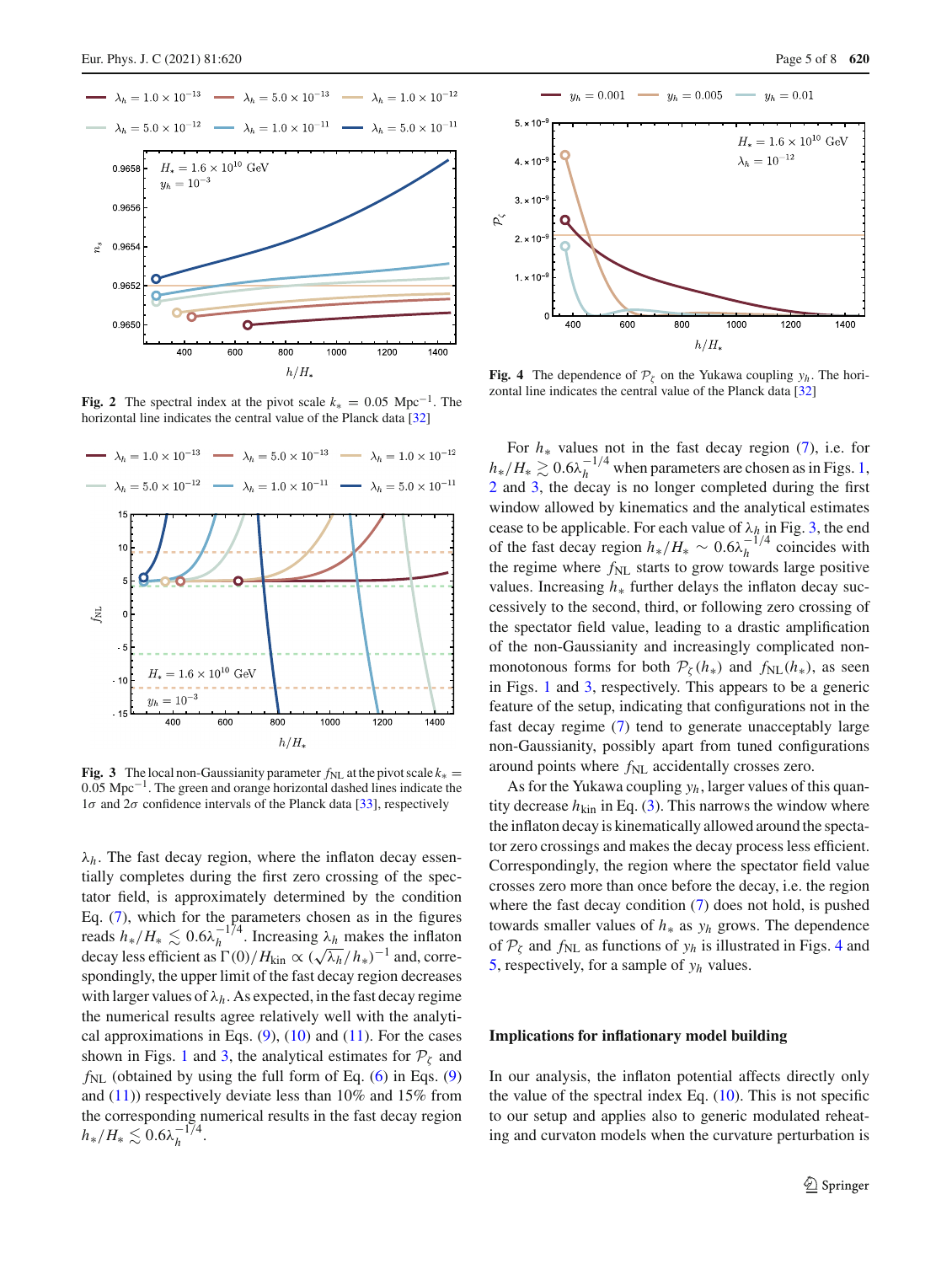

**Fig. 5** The dependence of  $f_{NL}$  on the Yukawa coupling  $y_h$ . The green and orange horizontal dashed lines indicate the  $1\sigma$  and  $2\sigma$  confidence intervals of the Planck data [33], respectively

dominated by the spectator field. We remark that a generic prediction of such setups is a negligible tensor-to-scalar ratio *r*, which follows from the low inflationary scale required to keep the perturbations sourced by the inflaton subdominant. In particular, this means that potentials leading to too large tensor perturbations in the inflaton dominated limit can use the mechanism proposed here, as well as other modulated reheating or curvaton models, to achieve agreement with observations. An extensive analysis of inflaton potentials compatible with the curvaton framework was presented in *Encyclopaedia Curvatonis* [37] and qualitatively similar conclusions apply to our setup.

#### **Embedding into the SM**

The above analyses relied on the interplay between the inflaton, a generic spectator field characterised by a quartic potential and a fermion that interacts with both the scalar fields. By regarding the parameters in the Lagrangian (1) as free and working at the level of classical potential, the presented analytic and numerical computations have highlighted the limits where the framework can match the CMB observations. In Ref. [23] we have shown that the required modulation mechanism is already implemented in a well-known extension of the SM, where the particle content considers a singlet inflaton and right-handed Majorana neutrinos. It is therefore of interest to investigate whether the same setup allows for the generation of the CMB through the dynamics discussed in the present work.

If the spectator field is to be identified with the Higgs boson, our analysis applies provided that the effective Higgs potential can be approximated by the tree level form:  $V(h) =$  $\lambda_h(\mu)h^4/4$ . The renormalization scale is set to  $\mu \sim \sqrt{y_t}h$ ,

with *y*<sup>t</sup> being the top-quark Yukawa coupling, corresponding to the largest effective mass scale when  $h_* \gg H_*$ . The effective potential has a maximum where  $\lambda_h(h_{\text{max}})$  =  $-\beta_h(h_{\text{max}})/4$  and the presented analysis, which used *V* =  $\lambda_h h^4/4$  with a constant coupling, is applicable only for  $|h| \leq h_{\text{max}}|$ . Using SM two-loop beta functions in the  $R_{\xi}$  gauge and  $\overline{\text{MS}}$  scheme, for a (world average) top-quark mass of  $m_t = 172.9$  GeV we find  $\lambda_h(h_{\text{max}}) \geq \mathcal{O}(10^{-5})$ . However, to produce the observed spectral tilt in the quartic setup, we require  $\lambda_h(h_*) < 10^{-8}$  – see the "Discussion" below Eq. (10). Moreover, even smaller values in the ballpark of  $\lambda_h(h_*) \leq 10^{-11}$  are necessary to avoid large non-Gaussianities, as shown in Fig. 3. The specific points where *f*<sub>NL</sub>(*h*<sup>∗</sup>) in Fig. 3 accidentally crosses zero might represent a possible caveat. However, although we have not studied this in detail, it is expected that even such configurations lead to too large non-Gaussianity in the form of the trispectrum amplitude  $g_{NL} \propto N'''/N'^3$ . We thus conclude that, assuming the SM running of couplings, the Higgs boson seemingly fails to source the observed primordial perturbation through the mechanism studied here.

One may of course ask if it is possible to circumvent these problems in extended setups with new physics coupled to the Higgs boson. Here we do not address this important question in detail, but we briefly comment on possibly viable phenomenological structures. First, a negative threshold correction  $\lambda_h(h_*) \rightarrow \lambda_h(h_*) + \delta \lambda_h \leq 10^{-10}$  could make the scenario work, at the cost of fine-tuning  $\delta \lambda_h$  and *h*<sup>∗</sup> close to the threshold scale. Also new scalar degrees coupled to the Higgs would act in favour of the scenario as they contribute positively to  $\beta_h$  and make it possible to decrease  $\lambda_h(h_{\text{max}}) = -\beta_h(h_{\text{max}})/4$ . An interacting fixed point  $\lambda_h(\mu) \lesssim 10^{-11}$ ,  $\beta_h(\mu) = 0$  at, or below, the scale  $h_*$ would also work, and it would be interesting to investigate if such fixed point could arise, for instance, from anomalously broken scale invariance. More generally, the tree-level Higgs potential could differ from the quartic form, for example due to the non-minimal curvature coupling  $\xi Rh^2$  or couplings to other fields with non-vanishing VEVs. This would change the reheating dynamics compared to our analysis, leading to potentially different conclusions. One could also think of scenarios where *h*<sup>∗</sup> is located beyond the vacuum present at large field values, contrary to what we have assumed. Suppose, for instance, that the corresponding minimum  $h_{\text{min}}$  is brought to sub-Planckian values by the interaction with an additional scalar field used to generate the right-handed neutrino Majorana masses via symmetry breaking. One could then arrange  $h_* > h_{\text{kin}} > h_{\text{min}}$ , so that the reheating would commence at  $h \sim h_{\text{kin}}$  and, if thermal corrections rapidly lift the minimum  $h_{\text{min}}$ , the Higgs could relax into the electroweak vacuum. A more careful assessment of these possibilities, however, requires dedicated analyses that go beyond the scope of this work.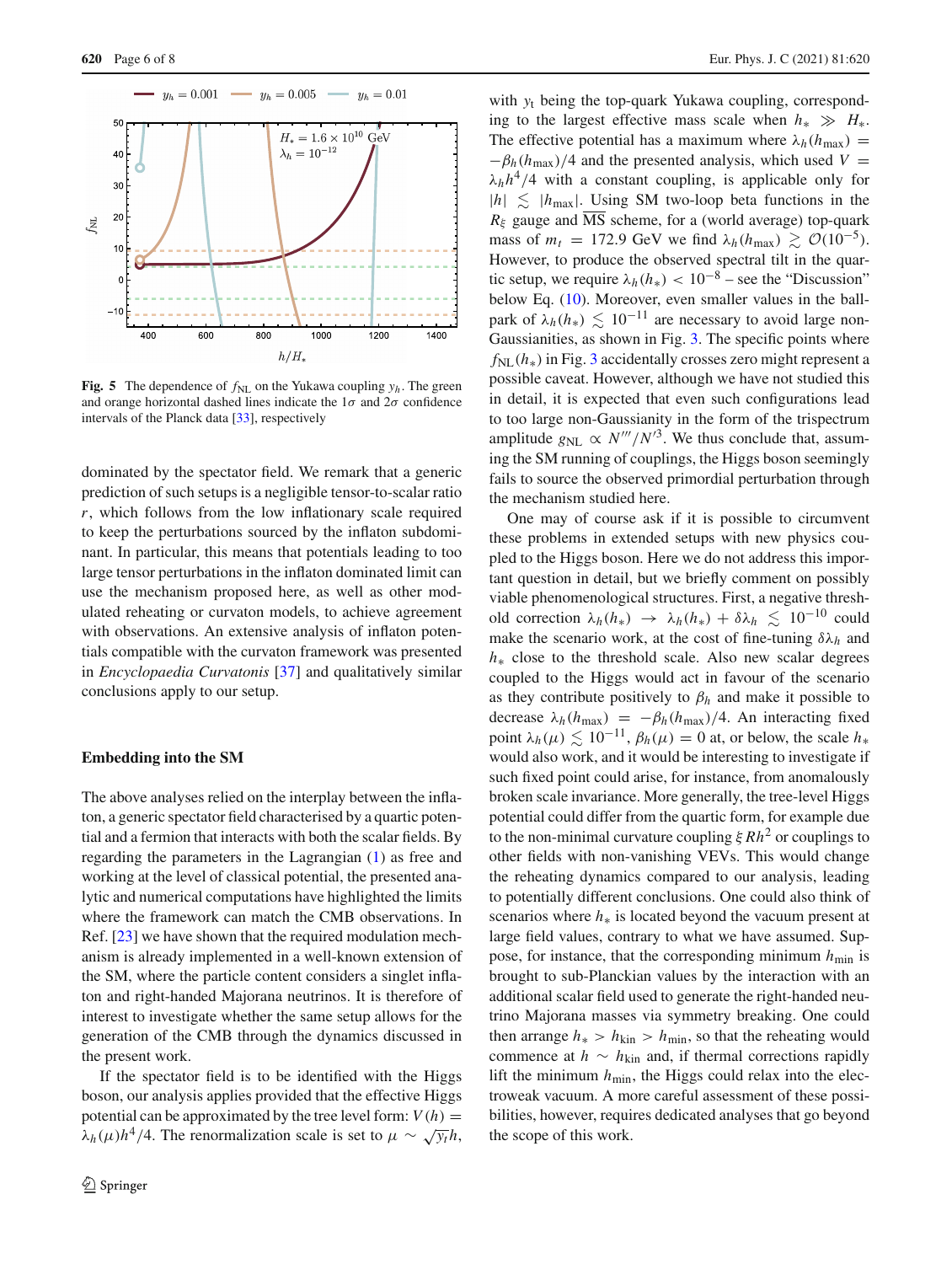#### **Conclusions**

We have shown that a spectator field with a quartic potential can alone source the observed primordial perturbation through the modulated reheating mechanism, realised without direct couplings between the spectator and the inflaton field and by using only renormalisable operators. To obtain a red spectrum , the spectator field needs to be sufficiently displaced from vacuum during inflation, its quartic coupling  $\lambda_h \leq 10^{-8}$  and, as in generic spectator models, the inflationary dynamics needs to yield a suitable value for the slow roll parameter  $\epsilon_H$  at the horizon crossing of observable modes. The setup gives rise to primordial non-Gaussianities of the local type. We find that when the inflaton decay completes sufficiently fast (during the first spectator oscillation that lifts the kinematical blocking associated to the modulation channel), the bispectrum amplitude is set by *f*<sub>NL</sub> ∼ 5, well in agreement with the current bounds and a testable signature by upcoming surveys. For  $\lambda_h \leq 10^{-11}$ , this is the case for a relatively broad range of initial spectator field values  $h_{*}$ . For larger values of  $\lambda_{h}$ , the inflaton decay is slower which gives rise to a growing tension between obtaining the observed amplitude of perturbations and maintaining the non-Gaussianity within the observational bounds.

Because the primordial perturbations are not directly related to the inflaton potential, the proposed framework, as well as modulated reheating and curvaton models in general, allows a wide range of inflationary models to come in agreement with present data, including those built on quadratic and quartic potentials. The predicted scalar-to-tensor ratio is generally negligible.

The scenario we discussed allows, in principle, for a straightforward identification of the spectator field with the Higgs boson in a popular extension of the Standard Model with Majorana right-handed neutrinos. Although the required indirect modulation mechanism can be effectively implemented, matching the observed perturbation needs a modification of the Standard Model renormalisation group equations. In fact, using the Standard Model running and approximating the Higgs effective potential with the treelevel term, we find that the required value of the quartic coupling,  $\lambda_h \leq 10^{-11}$ , cannot be obtained in the regime where a quartic form well approximates the full potential. Whereas more precise studies that use the full form of the Higgs effective potential are needed in order to fully assess the possibility, we have briefly discussed promising phenomenological extensions of the Standard Model which could allow the Higgs boson to source the observed perturbations in the considered scenario based on a quartic potential. It would be of interest to study how these proposals could be realised in concrete particle physics setups.

**Acknowledgements** This work was supported by the EU Marie Curie grant 786564, the European Regional Development Fund through the CoE program grant TK133, the Mobilitas Pluss grants MOBTT5, MOBTT86, and the Estonian Research Council grants PRG356, PRG1055 and PRG803. A.R. was supported by the U.K. Science and Technology Facilities Council grants ST/P000762/1 and ST/T000791/1 and Institute for Particle Physics Phenomenology Associateship.

**Data Availability Statement** This manuscript has no associated data or the data will not be deposited. [Authors' comment: Data sharing not applicable to this article as no datasets were generated or analysed during the current study.]

**Open Access** This article is licensed under a Creative Commons Attribution 4.0 International License, which permits use, sharing, adaptation, distribution and reproduction in any medium or format, as long as you give appropriate credit to the original author(s) and the source, provide a link to the Creative Commons licence, and indicate if changes were made. The images or other third party material in this article are included in the article's Creative Commons licence, unless indicated otherwise in a credit line to the material. If material is not included in the article's Creative Commons licence and your intended use is not permitted by statutory regulation or exceeds the permitted use, you will need to obtain permission directly from the copyright holder. To view a copy of this licence, visit [http://creativecomm](http://creativecommons.org/licenses/by/4.0/) [ons.org/licenses/by/4.0/.](http://creativecommons.org/licenses/by/4.0/) Funded by SCOAP3.

#### **References**

- 1. D.H. Lyth, D. Wands, Phys. Lett. B **524**, 5 (2002). [https://doi.org/](https://doi.org/10.1016/S0370-2693(01)01366-1) [10.1016/S0370-2693\(01\)01366-1.](https://doi.org/10.1016/S0370-2693(01)01366-1) [arXiv:hep-ph/0110002](http://arxiv.org/abs/hep-ph/0110002)
- 2. T. Moroi, T. Takahashi, Phys. Lett. B **522**, 215 (2001). [https://doi.org/10.1016/S0370-2693\(02\)02070-1,](https://doi.org/10.1016/S0370-2693(02)02070-1) [https://doi.org/](https://doi.org/10.1016/S0370-2693(01)01295-3) [10.1016/S0370-2693\(01\)01295-3.](https://doi.org/10.1016/S0370-2693(01)01295-3) [arXiv:hep-ph/0110096](http://arxiv.org/abs/hep-ph/0110096) [hepph] [**Erratum: Phys. Lett.B 539, 303 (2002)**]
- 3. K. Enqvist, M.S. Sloth, Nucl. Phys. B **626**, 395 (2002). [https://doi.](https://doi.org/10.1016/S0550-3213(02)00043-3) [org/10.1016/S0550-3213\(02\)00043-3.](https://doi.org/10.1016/S0550-3213(02)00043-3) [arXiv:hep-ph/0109214](http://arxiv.org/abs/hep-ph/0109214)
- 4. A.D. Linde, V.F. Mukhanov, Phys. Rev. D **56**, R535 (1997). [https://](https://doi.org/10.1103/PhysRevD.56.R535) [doi.org/10.1103/PhysRevD.56.R535.](https://doi.org/10.1103/PhysRevD.56.R535) [arXiv:astro-ph/9610219](http://arxiv.org/abs/astro-ph/9610219)
- 5. S. Mollerach, Phys. Rev. D **42**, 313 (1990). [https://doi.org/10.1103/](https://doi.org/10.1103/PhysRevD.42.313) [PhysRevD.42.313](https://doi.org/10.1103/PhysRevD.42.313)
- 6. L. Kofman, (2003). [arXiv:astro-ph/0303614](http://arxiv.org/abs/astro-ph/0303614)
- 7. G. Dvali, A. Gruzinov, M. Zaldarriaga, Phys. Rev. D **69**, 023505 (2004). [https://doi.org/10.1103/PhysRevD.69.023505.](https://doi.org/10.1103/PhysRevD.69.023505) [arXiv:astro-ph/0303591](http://arxiv.org/abs/astro-ph/0303591)
- 8. K. Ichikawa, T. Suyama, T. Takahashi, M. Yamaguchi, Phys. Rev. D **78**, 063545 (2008). [https://doi.org/10.1103/PhysRevD.78.063545.](https://doi.org/10.1103/PhysRevD.78.063545) [arXiv:0807.3988](http://arxiv.org/abs/0807.3988) [astro-ph]
- 9. A. Litsa, K. Freese, E. I. Sfakianakis, P. Stengel, L. Visinelli, (2020a). [arXiv:2011.11649](http://arxiv.org/abs/2011.11649) [hep-ph]
- 10. T. Kobayashi, F. Takahashi, T. Takahashi, M. Yamaguchi, JCAP **03**, 036 (2012). [https://doi.org/10.1088/1475-7516/2012/03/036.](https://doi.org/10.1088/1475-7516/2012/03/036) [arXiv:1111.1336](http://arxiv.org/abs/1111.1336) [astro-ph.CO]
- 11. T. Fujita, K. Harigaya, JCAP **12**, 014 (2016). [https://doi.org/10.](https://doi.org/10.1088/1475-7516/2016/12/014) [1088/1475-7516/2016/12/014.](https://doi.org/10.1088/1475-7516/2016/12/014) [arXiv:1607.07058](http://arxiv.org/abs/1607.07058) [astro-ph.CO]
- 12. S. Lu, Y. Wang, Z.-Z. Xianyu, JHEP **02**, 011 (2020). [https://doi.](https://doi.org/10.1007/JHEP02(2020)011) [org/10.1007/JHEP02\(2020\)011.](https://doi.org/10.1007/JHEP02(2020)011) [arXiv:1907.07390](http://arxiv.org/abs/1907.07390) [hep-th]
- 13. K.-Y. Choi, Q.-G. Huang, Phys. Rev. D **87**, 043501 (2013). [https://](https://doi.org/10.1103/PhysRevD.87.043501) [doi.org/10.1103/PhysRevD.87.043501.](https://doi.org/10.1103/PhysRevD.87.043501) [arXiv:1209.2277](http://arxiv.org/abs/1209.2277) [hep-ph]
- 14. A. De Simone, H. Perrier, A. Riotto, JCAP **01**, 037 (2013). [https://](https://doi.org/10.1088/1475-7516/2013/01/037) [doi.org/10.1088/1475-7516/2013/01/037.](https://doi.org/10.1088/1475-7516/2013/01/037) [arXiv:1210.6618](http://arxiv.org/abs/1210.6618) [hepph]